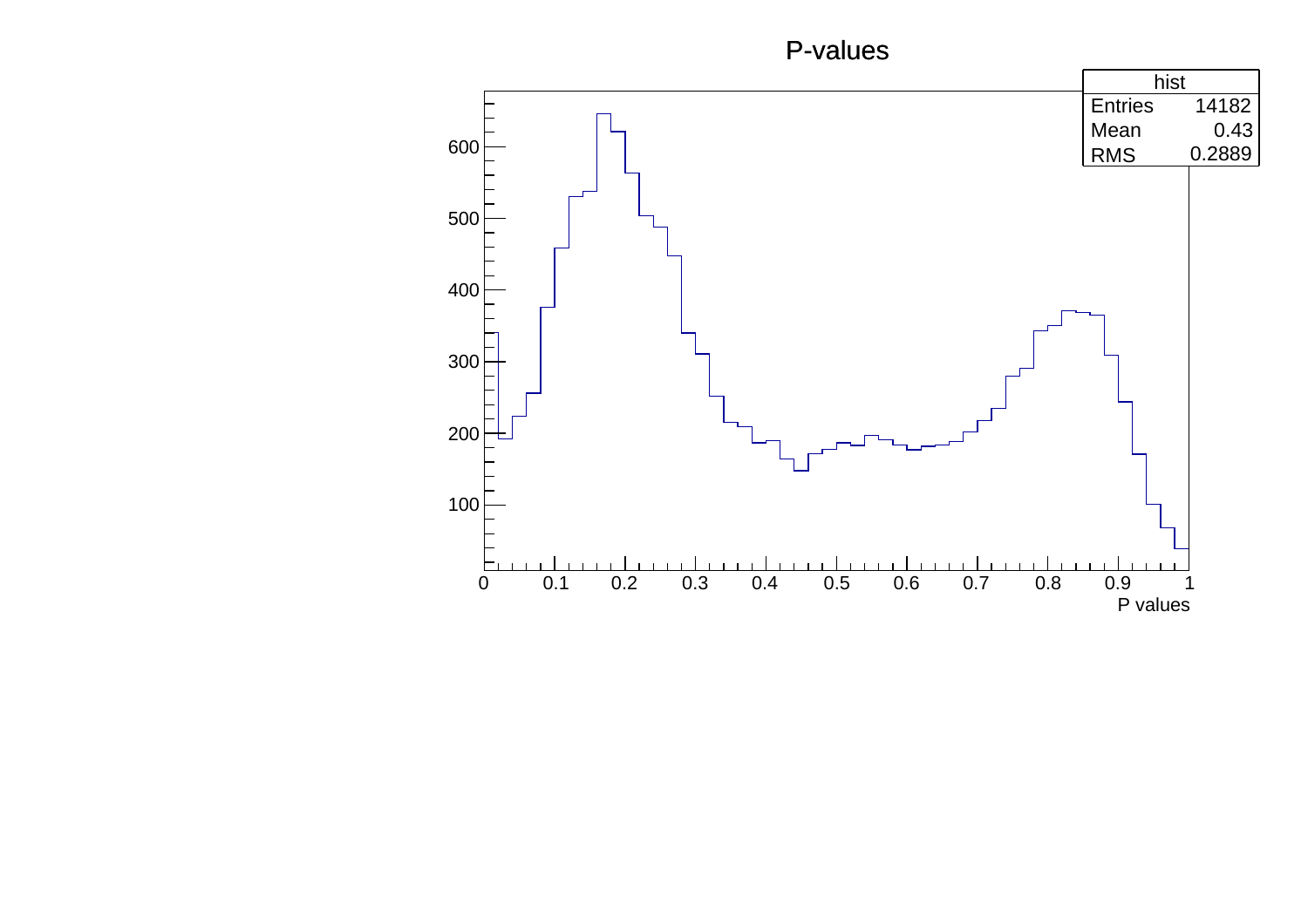P-values wrt TOF momentum



P-values wrt Tku momentum

![](_page_1_Figure_3.jpeg)

P-value at TKU P-value at TKU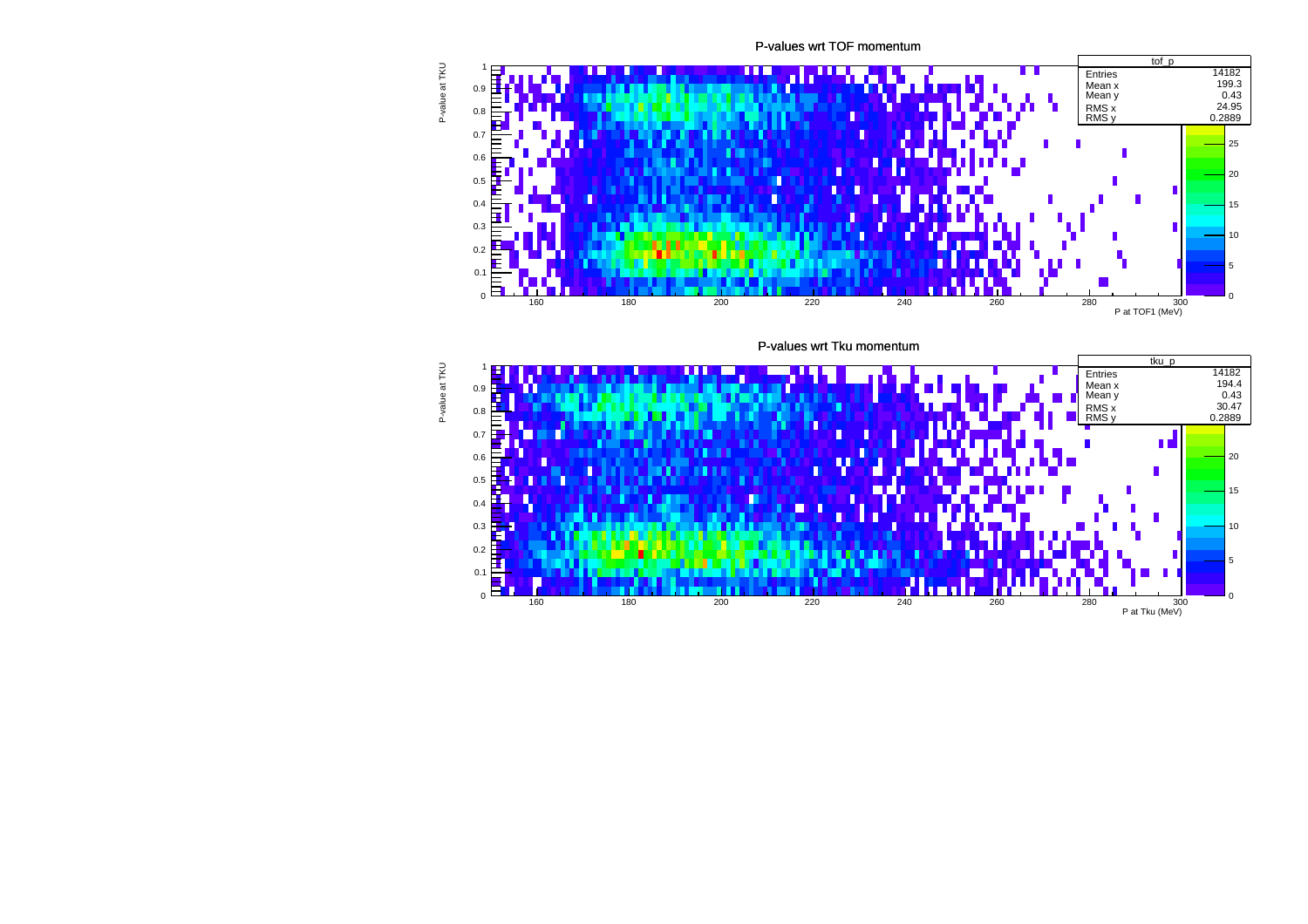![](_page_2_Figure_0.jpeg)

P-values wrt Tku momentum

![](_page_2_Figure_2.jpeg)

P-values wrt Tku momentum

![](_page_2_Figure_4.jpeg)

P-values wrt Tku momentum

![](_page_2_Figure_6.jpeg)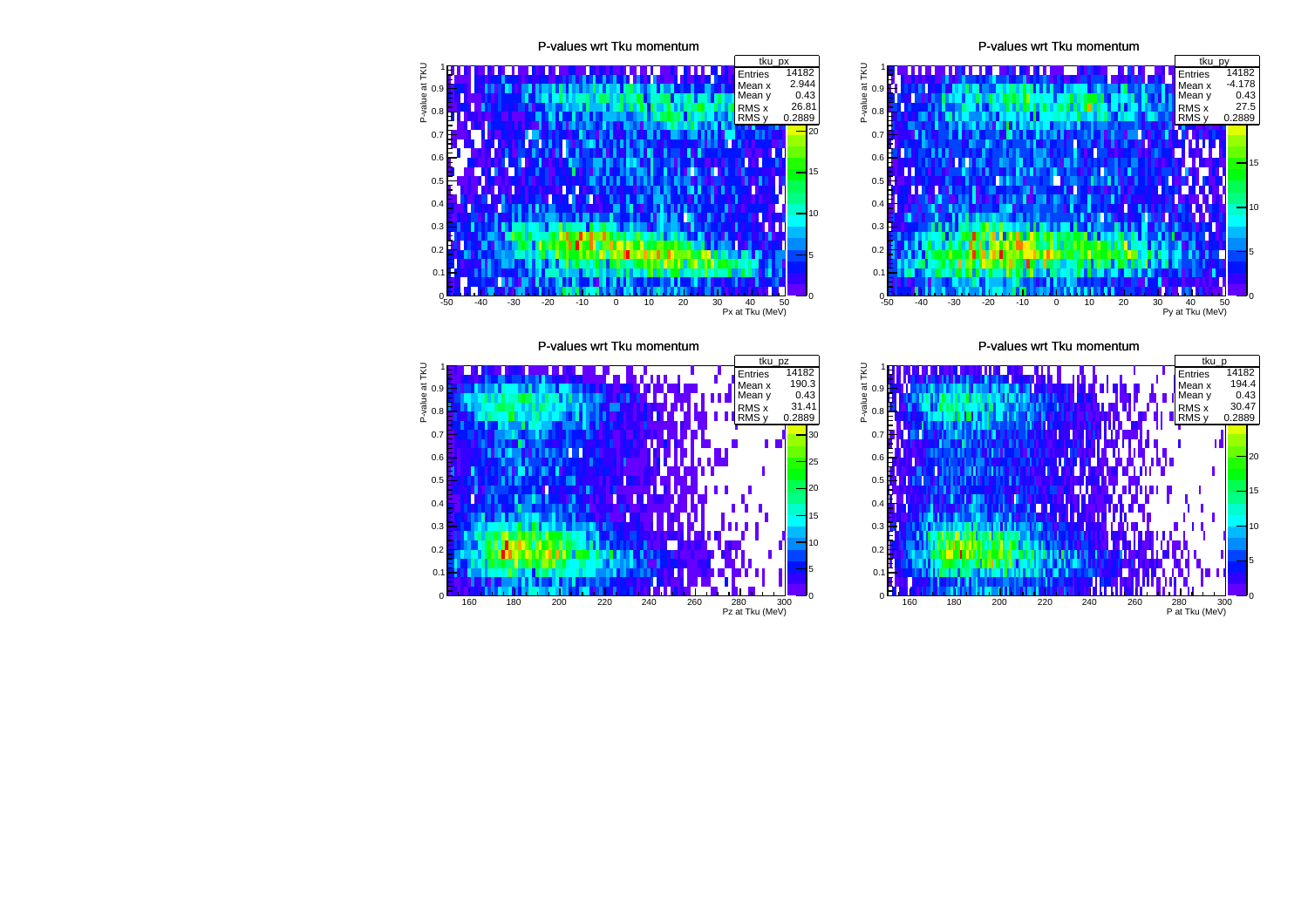## P at TOF1 (No P-value cut)

![](_page_3_Figure_1.jpeg)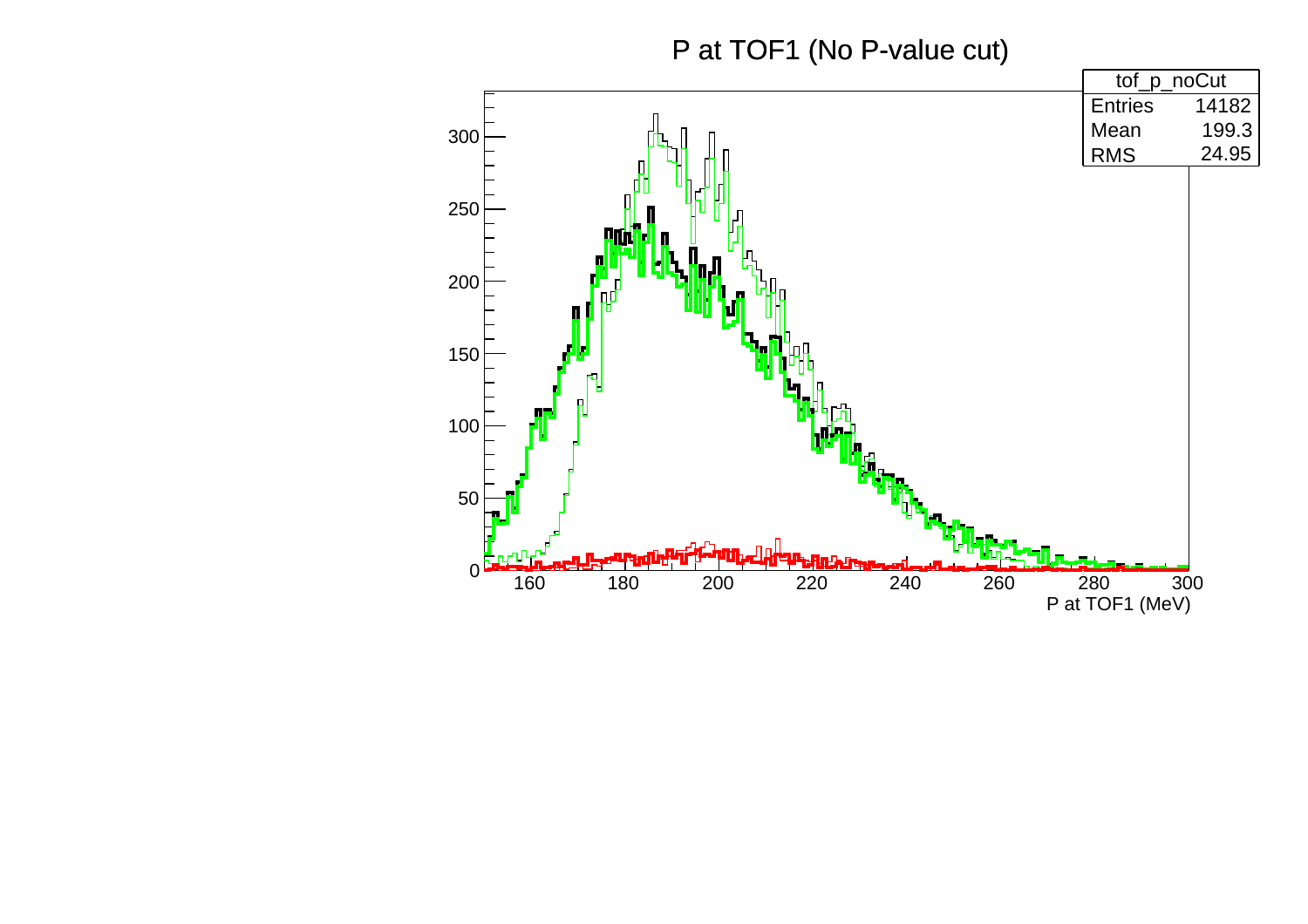P at TOF1 (No P-value cut)

![](_page_4_Figure_1.jpeg)

![](_page_4_Figure_2.jpeg)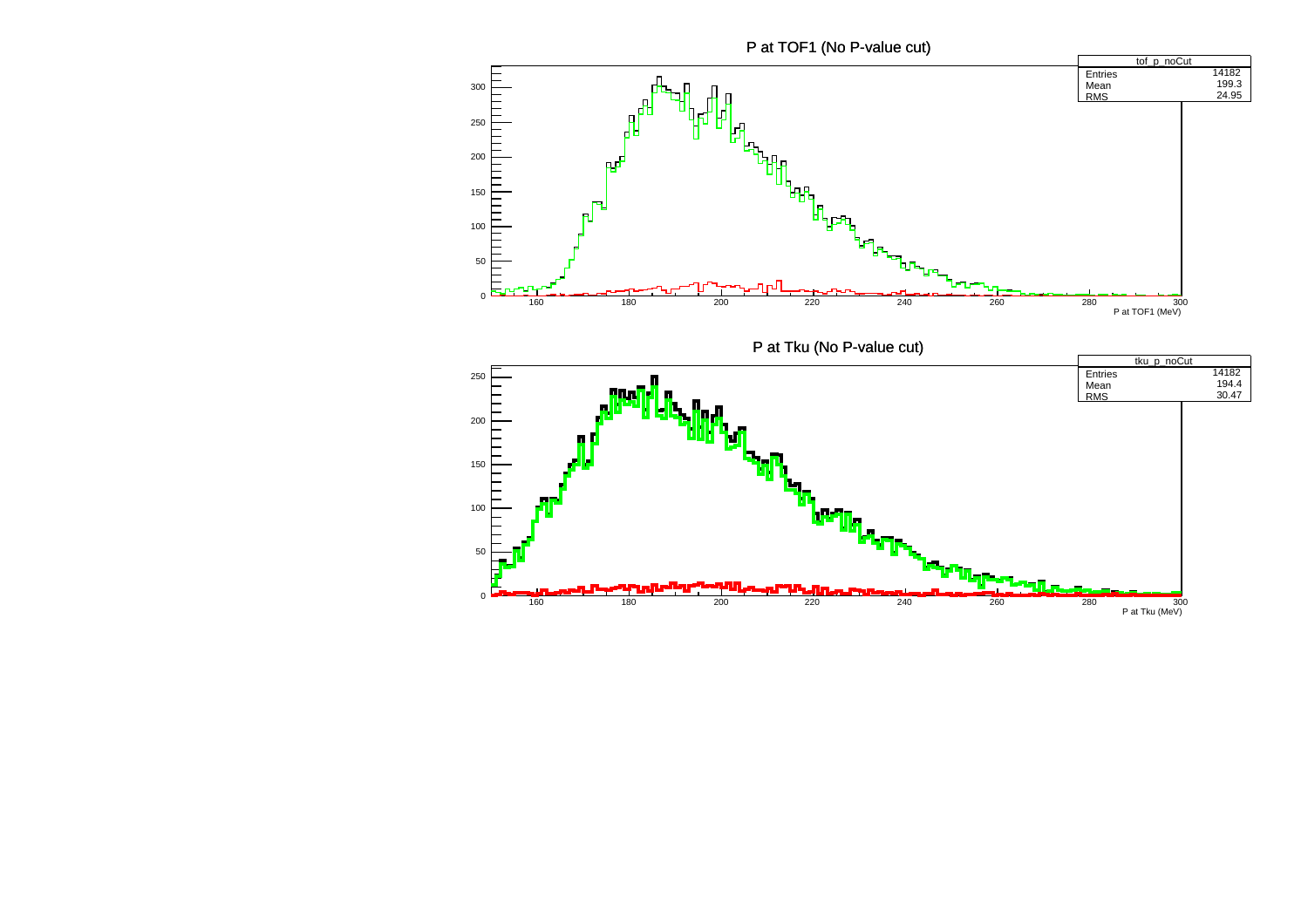![](_page_5_Figure_0.jpeg)